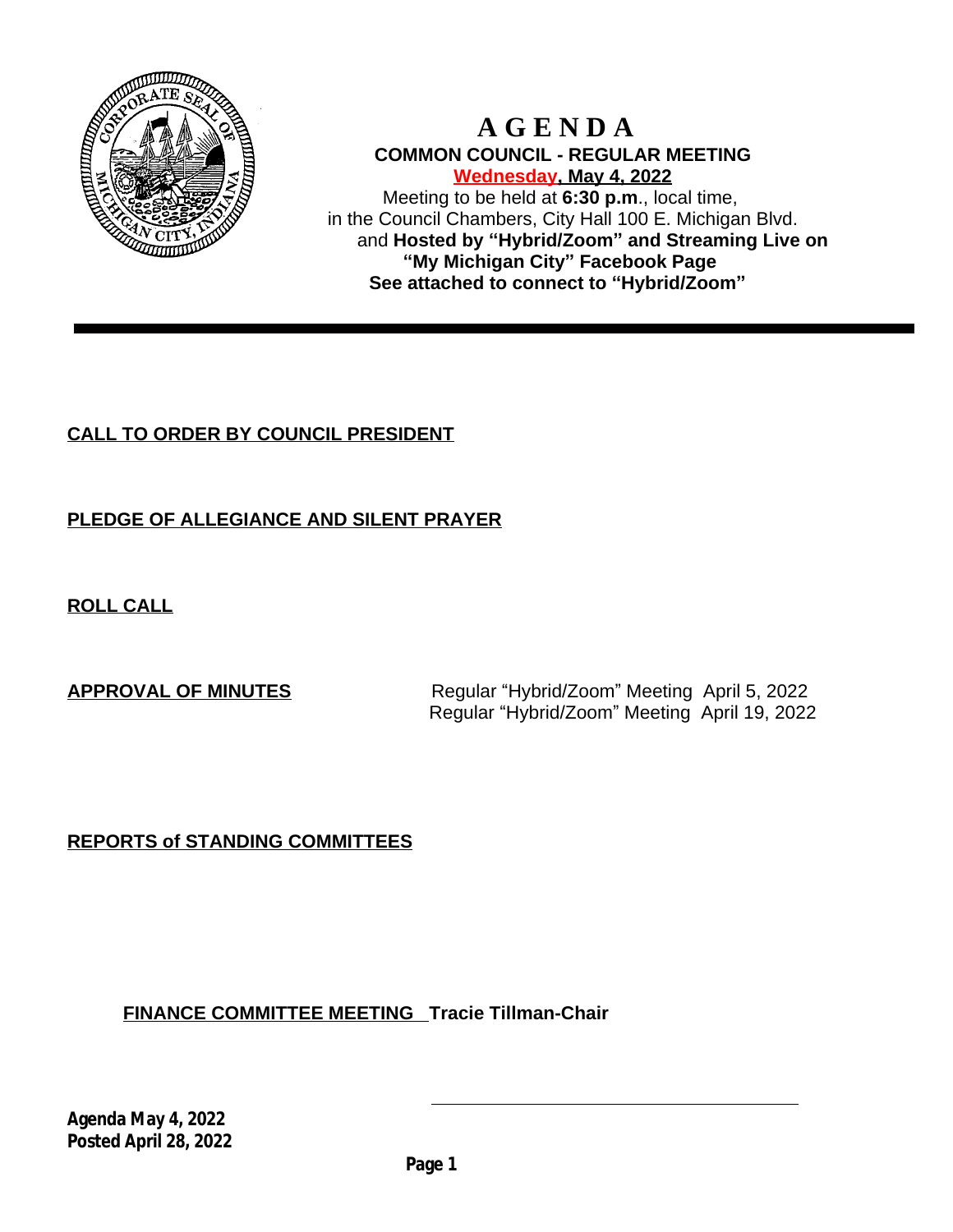**CLAIMS DOCKET**

## **May 4, 2022**

| Fund #2042 – Riverboat – Claims - \$ | 32,824.00       |
|--------------------------------------|-----------------|
| EFT                                  | 0.00            |
| Fund #2031 - Boyd Development - \$   | 0.00            |
| EFT                                  | 0.00            |
| <b>TOTAL CLAIMS</b>                  | \$<br>32,824.00 |

# **REPORTS OF SPECIAL or SELECT COMMITTEES**

# **REPORTS from MAYOR OR OTHER CITY OFFICERS AND DEPARTMENTS**

**PETITIONS**

## **COMMUNICATIONS**

Copies of Correspondence was received in the Clerk's Office from Mayor Parry on April 27, 2022 copying the Council regarding the removal of the following Commissioners from the Michigan City Housing Authority: Ms. Carla Mock, Mr. Willie Lee, Ms. Doretha Sanders-Malone and Mr. Milton Malone.

**Agenda May 4, 2022 Posted April 28, 2022**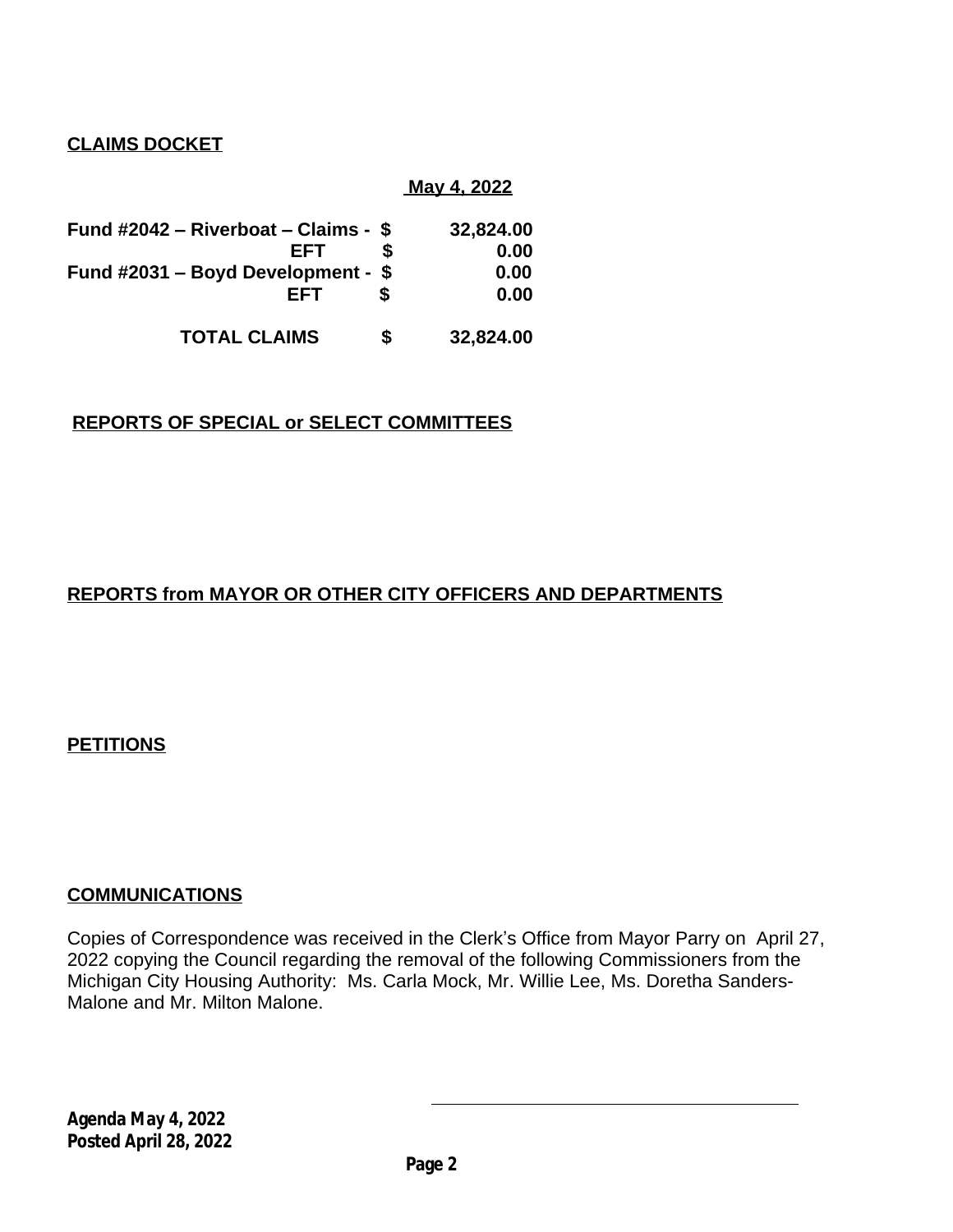## **RESOLUTIONS ADDING TO THE INITIAL PLAN FOR USE OF A PORTION OF THE CITY'S ALLOTMENT OF LOCAL FISCAL RECOVERY FUNDS THROUGH THE AMERICAN RESCUE PLAN ACT TO PAY FOR UPGRADES TO THE SECURITY SYSTEM AT CITY HALL, CENTRAL SERVICES, CENTRAL MAINENTANCE, AND TO PAY FOR UPGRADES TO THE CITY'S CYBER SECURITY SYSTEM**

**Introduced by:** Angie Nelson Deuitch Dalia Zygas Bryant Dabney

**ORDINANCES**

#### **ORDINANCE AMENDING MUNICIPAL CODE SECTION 2-461 (B)(3) COMMONLY** 1<sup>st</sup> Reading **st Reading KNOWN AS THE SUSTAINABILITY COMMISSIONERS IN THE CITY'S ANNUAL SALARY ORDINANCE FOR THEIR SERVICES**

**Introduced by:** Bryant Dabney Michael Mack Dalia Zygas

**ORDINANCE APPROVING ADDITIONAL APPROPRIATION IN THE BUDGET OF** 1<sup>st</sup> Reading **st Reading THE BOARD OF PUBLIC WORKS & SAFETY OF THE GENERAL FUND TO PROVIDE MEMBERS OF THE MICHIGAN CITY SUSTAINABILITY COMMISSION WITH A MONTHLY PAYMENT FOR THEIR SERVICE ON THE COMMISSION Introduced by:** Bryant Dabney

Michael Mack Dalia Zygas

(DECREASE General Fund #1001 Unappropriated balance \$3,900.00 INCREASE ACCOUNT#1001 105 411.015 \$3,900.00 Salaries & Wages – Boards & Commissions)

**Agenda May 4, 2022 Posted April 28, 2022**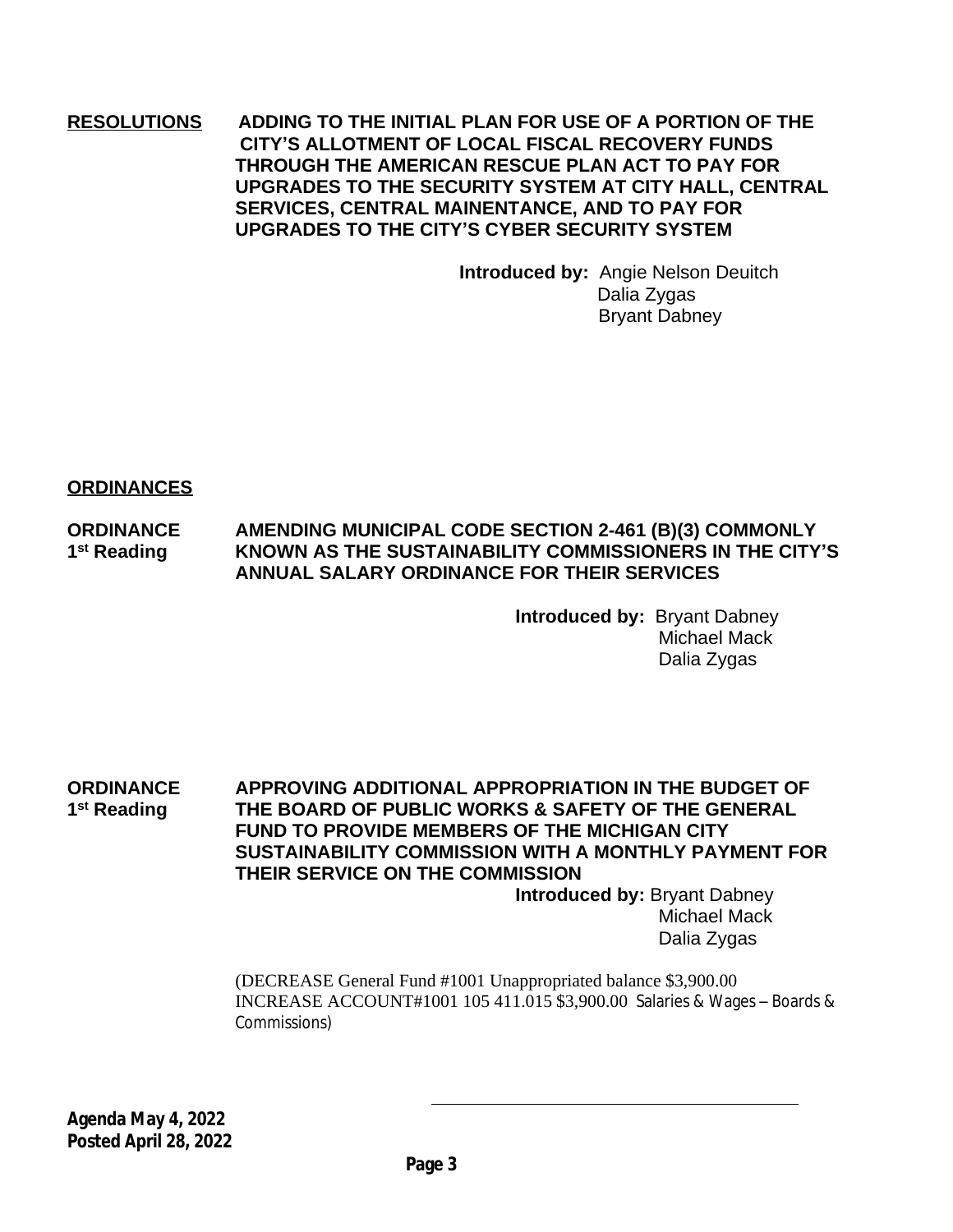#### **ORDINANCE AMENDING ORDINANCE NO. 4598 COMMONLY KNOWN AS THE** 1<sup>st</sup> Reading **st Reading "2022 SALARY ORDINANCE" TO ESTABLISH A MONTHLY COMPENSATION FOR MEMBERS OF THE MICHIGAN CITY SUSTAINABILITY COMMISSION**

**Introduced by:** Bryant Dabney Michael Mack Dalia Zygas

**ORDINANCE APPROVING ADDITIONAL APPROPRIATION IN THE BUDGET OF** 1<sup>st</sup> Reading **THE ARP CORONAVIRUS LOCAL FISCAL RECOVERY FUND FOR UPGRADES TO THE SECURITY SYSTEM AT CITY HALL, CENTRAL SERVICES, CENTRAL MAINTENANCE AND TO PAY FOR UPGRADES TO THE CITY'S CYBER SECURITY SYSTEM**

> **Introduced by:** Angie Nelson Bryant Dabney Dalia Zygas

(DECREASE ARP Coronavirus Local Fiscal Recovery Fund 0176 Unappropriated balance \$200,000.00 INCREASE ACCOUNT #0176 000 444.0503 \$161,000.00 Cap Outlay – Improvements Other than Buildings INCREASE ACCOUNT #0176 000 439.090 \$39,000.00 Other Services & Charges – Other Contractual Services)

**ORDINANCE AMENDING ORDINANCE NO. 4598 COMMONLY KNOWN AS THE 3rd Reading THE "2022 SALARY ORDINANCE" TO INCREASE THE ANNUAL SALARIED POSITIONS WITHIN THE CITY OF MICHIGAN CITY & TO CREATE THE POSITION OF GRANT WRITER**

> **Introduced by:** Bryant Dabney Dalia Zygas Michael Mack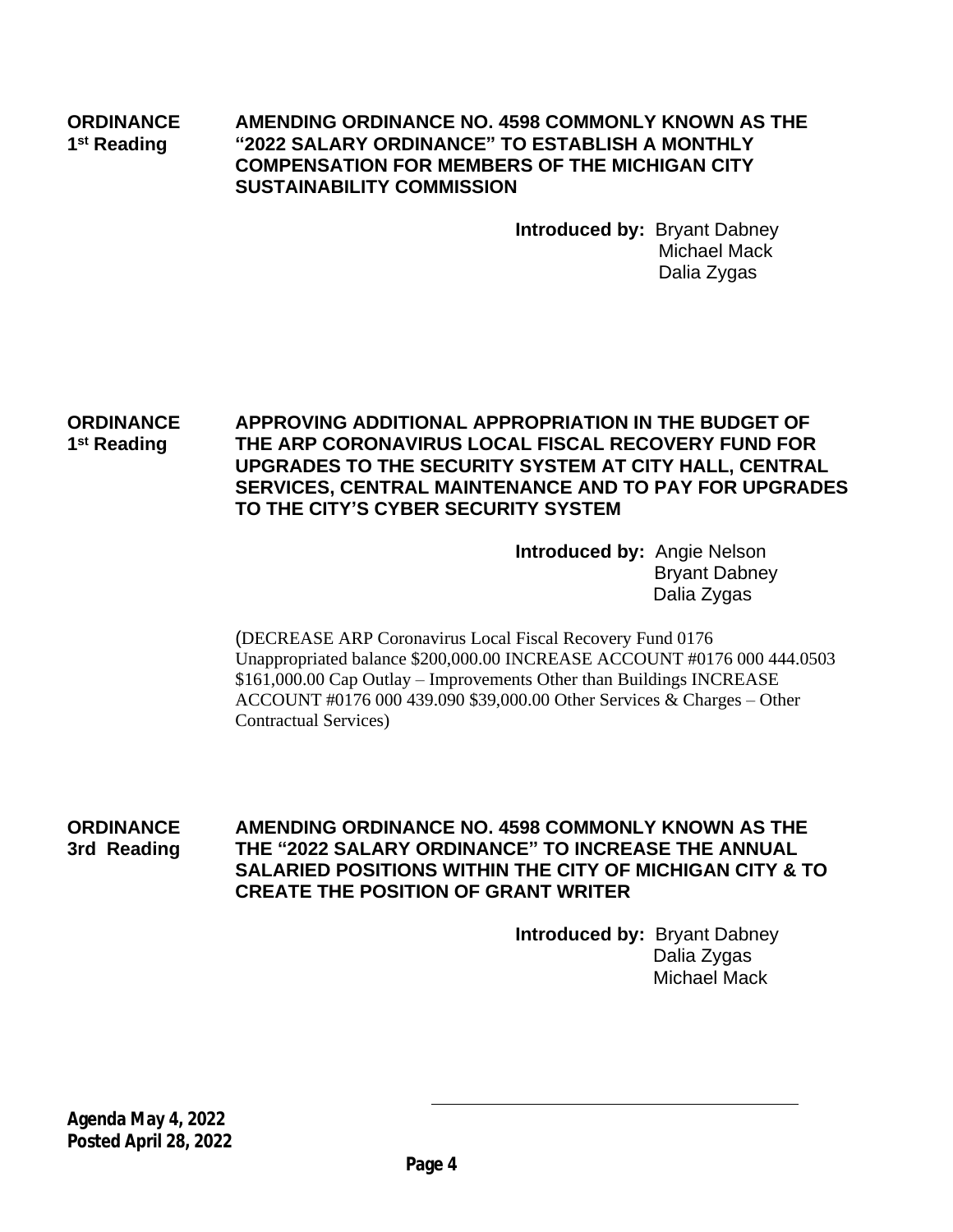#### **ORDINANCE AMENDING ORDINANCE NO. 4614 TO ESTABLISHING SALARIES** 3<sup>rd</sup> Reading **FOR THE MICHIGAN CITY POLICE DEPARTMENT FOR THE CALENDAR YEAR 2022**

 **Introduced by:** Don Przybylinski Paul Przybylinski Bryant Dabney

**Note: This Ordinance was TABLED at the April 19, 2022 Council meeting until the Labor Relations Committee met with FOP negotiating team**

## **NEW BUSINESS**

**UNFINISHED BUSINESS** NOMINATIONS: The Council has the following appointments to the Commission of the Social Status of African-American Males (term expires 2/15/22)

### **Incumbents:**

 Ms. Albertine Allen – Minority Health Partners of LaPorte County (resigned) Dr. Wendall McCollum- MCAS

## **COMMENTS FROM THE PUBLIC**